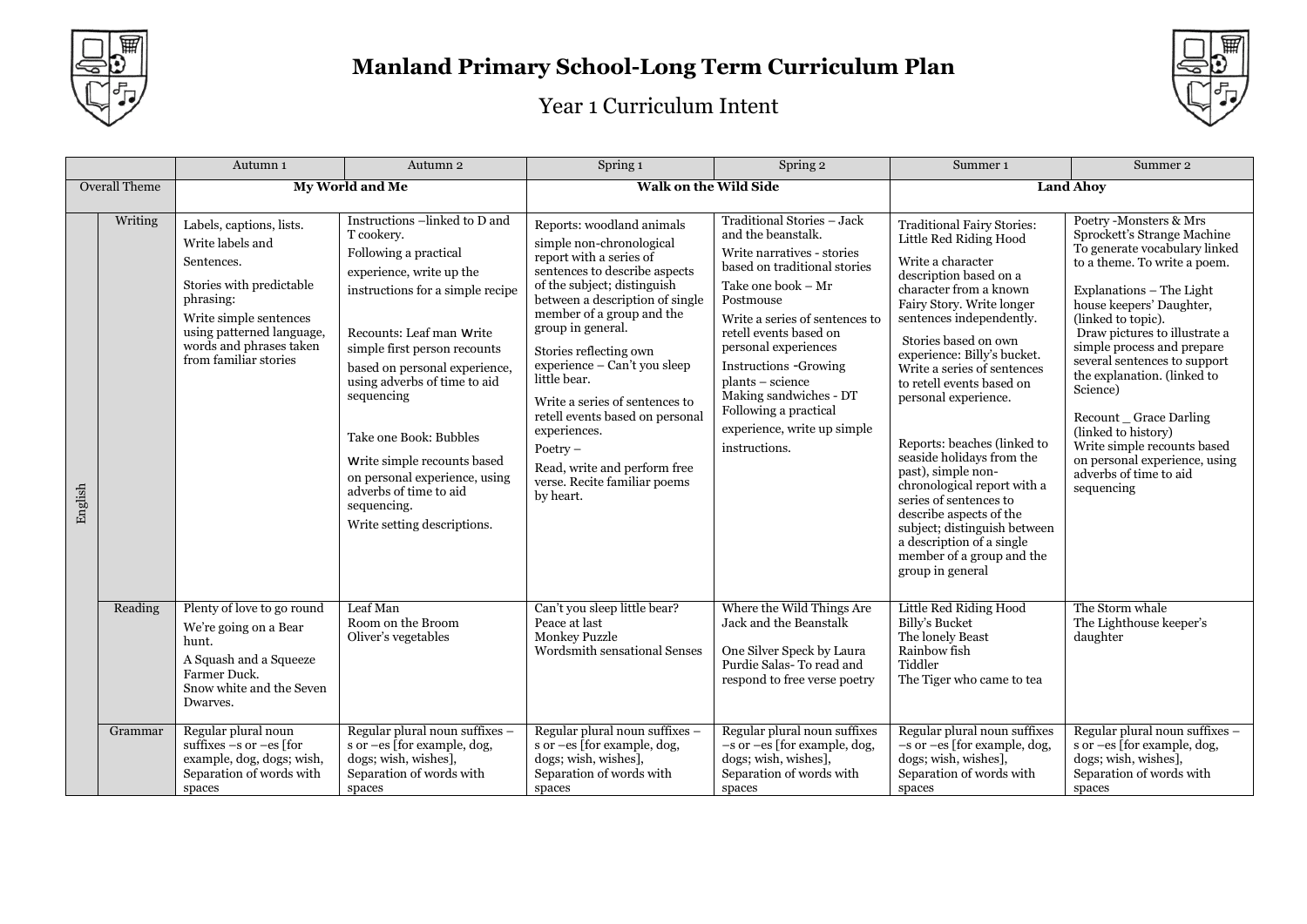



|                                                                                                                                                                                                                                                                                                                                                                                                                          |         | Introduction to capital<br>letters, full stops, question<br>marks and exclamation<br>marks. Capital letters for<br>names and for the<br>personal pronoun I. How<br>words can combine to<br>make sentences                                                                                                                                                                         | Introduction to capital letters,<br>full stops, question marks and<br>exclamation marks. Capital<br>letters for names and for the<br>personal pronoun I<br>How words can combine to<br>make sentences<br>Joining words and joining<br>clauses using and                                                                                                                                                                                   | Introduction to capital letters,<br>full stops, question marks and<br>exclamation marks. Capital<br>letters for names and for the<br>personal pronoun I<br>How words can combine to<br>make sentences<br>Joining words and joining<br>clauses using and                                                                                                                                                                                  | Introduction to capital<br>letters, full stops, question<br>marks and exclamation<br>marks. Capital letters for<br>names and for the personal<br>pronoun I<br>How words can combine to<br>make sentences<br>Joining words and joining<br>clauses using and                                  | Introduction to capital<br>letters, full stops, question<br>marks and exclamation<br>marks. Capital letters for<br>names and for the personal<br>pronoun I<br>How words can combine to<br>make sentences<br>Joining words and joining<br>clauses using and                                                                                                                                                                                         | Introduction to capital letters,<br>full stops, question marks and<br>exclamation marks. Capital<br>letters for names and for the<br>personal pronoun I<br>How words can combine to<br>make sentences<br>Joining words and joining<br>clauses using and                                                                             |
|--------------------------------------------------------------------------------------------------------------------------------------------------------------------------------------------------------------------------------------------------------------------------------------------------------------------------------------------------------------------------------------------------------------------------|---------|-----------------------------------------------------------------------------------------------------------------------------------------------------------------------------------------------------------------------------------------------------------------------------------------------------------------------------------------------------------------------------------|-------------------------------------------------------------------------------------------------------------------------------------------------------------------------------------------------------------------------------------------------------------------------------------------------------------------------------------------------------------------------------------------------------------------------------------------|------------------------------------------------------------------------------------------------------------------------------------------------------------------------------------------------------------------------------------------------------------------------------------------------------------------------------------------------------------------------------------------------------------------------------------------|---------------------------------------------------------------------------------------------------------------------------------------------------------------------------------------------------------------------------------------------------------------------------------------------|----------------------------------------------------------------------------------------------------------------------------------------------------------------------------------------------------------------------------------------------------------------------------------------------------------------------------------------------------------------------------------------------------------------------------------------------------|-------------------------------------------------------------------------------------------------------------------------------------------------------------------------------------------------------------------------------------------------------------------------------------------------------------------------------------|
|                                                                                                                                                                                                                                                                                                                                                                                                                          | Phonics | Phase 3 and 4 review<br>J v w x y z zz qu sh ch th<br>ng ai ee oo oa ar or igh ur<br>ow oi ear er air ure                                                                                                                                                                                                                                                                         | Phase 5 - ay ou ie ea<br>ov ir ue aw wh ph ew<br>oe au ey a-e e-e<br>i-e o-e u-e $\frac{z}{h}$ as in treasure<br>Alternative pronunciations for<br>i and o                                                                                                                                                                                                                                                                                | Phase 5 - Alternative<br>pronunciations for c g u ow<br>ie ea er ch a y                                                                                                                                                                                                                                                                                                                                                                  | Phase $5 -$ Alternative<br>pronunciations for ou e ey<br>Alternative spellings for ch j<br>n r m s z u i ear                                                                                                                                                                                | Phase $5 -$ Alternative<br>spellings for ar ur air or oo<br>ai ee                                                                                                                                                                                                                                                                                                                                                                                  | Phase $5$ – Alternative spellings<br>for igh, oa, $(y)$ oo oo oo sh                                                                                                                                                                                                                                                                 |
|                                                                                                                                                                                                                                                                                                                                                                                                                          | Maths   | Geometry - Positional<br>Language including<br>Ordinal Numbers<br>Numbers to Ten - Finding<br>Patterns in Numbers<br>(including subitising)<br>Numbers to Ten -<br>Counting and Comparison<br>(more, less, fewer)<br>Numbers to Ten -<br><b>Estimating and Ordering</b><br>Numbers to Ten -<br>Regrouping the Whole<br>Numbers to Ten - Part<br>Whole Addition and<br>Subtraction | Numbers to Ten - Solving<br>Problems Using Part or Whole<br>Unknown<br>Numbers to Ten - Comparison<br>Numbers to Ten - Equality<br>and Balance<br>Numbers to Twenty - Making<br>10 and Some More<br>Numbers to $20$ – Estimating<br>and Ordering, 1 More and 1<br>Less<br>Numbers to Twenty -<br>Doubling and Halving<br>Numbers to Twenty - Odd and<br><b>Even Numbers</b><br>Geometry - Names and<br>Properties of 2-D and 3-D<br>Shape | Measures - The Language of<br>Comparing Length, Height,<br>Mass and Speed<br>Sequencing Events - Days of<br>the Week and Months of the<br>Year<br>Numbers to Twenty – Adding<br>using 'Think 10'<br>Numbers to Twenty -<br>Subtraction using 'Think 10'<br>Numbers to Twenty - Equality<br>and Balance<br>Numbers to Twenty - Part or<br>Whole Unknown<br>Numbers to Twenty -<br>Language and Problem Solving<br>(part or whole unknown) | Numbers to Twenty -<br>Comparison (difference,<br>more, less, fewer) including<br><b>Statistics</b><br>Measures - Coins and<br>Combinations to 20p,<br>Ordering and Comparing<br>Counting in 2s, 5s 10s.<br>Measures - Non-standard<br>Measures and Introducing<br>Simple Standard Measures | Multiplication and Division<br>- Equal or Unequal Groups<br>and Remainders<br>Multiplication - Repeated<br><b>Addition and Arrays</b><br>(number of groups and size<br>of group)<br>Multiplication - Problem<br>Solving (identifying the<br>number of groups and size<br>of the group)<br>Multiplication - Scaling and<br>Counting in 2s to 24<br>Division – Sharing and<br>Grouping Problems<br>Time - Telling the Time,<br>O'clock and Half Past | Fractions - Sharing Into Equal<br>Groups<br>Fractions - Equal or Unequal<br>Parts of Shapes<br>Fractions – Of Continuous<br>Quantities Including Capacity<br>Numbers to Twenty - Review<br>Numbers to One Hundred -<br>Place Value and Digits, Making<br>Tens and Some More<br>Place Value - Estimation,<br>Ordering and Comparison |
|                                                                                                                                                                                                                                                                                                                                                                                                                          | Art     | <b>Making our Mark - Pattern and Printing</b><br>Paul Klee                                                                                                                                                                                                                                                                                                                        |                                                                                                                                                                                                                                                                                                                                                                                                                                           | Let's go on Safari-Collage<br>Eric Carle/ Henry Rousseau                                                                                                                                                                                                                                                                                                                                                                                 |                                                                                                                                                                                                                                                                                             | <b>Colour Creations- Observational Drawing and</b><br>Painting<br>Frederisch Hundertwasser, Monet or Tim Hopgood                                                                                                                                                                                                                                                                                                                                   |                                                                                                                                                                                                                                                                                                                                     |
| Respond to ideas and starting points.<br>To explore ideas and collect visual information.<br>Use repeating or overlapping shapes.<br>Mimic print from the environment. (e.g. wallpapers)<br>Use objects to create prints (e.g. fruit, vegetables or<br>sponges). Press, roll, rub and stamp to make prints.<br>To describe the work of an artist.<br>To use the artist work and techniques to inspire their own<br>work. |         |                                                                                                                                                                                                                                                                                                                                                                                   | Respond to ideas and starting points.<br>To explore ideas and collect visual information.<br>Use a combination of materials that are cut,<br>torn and glued.<br>Sort and arrange materials.<br>Mix materials to create texture.<br>Use a wide range of tools to create different textures, lines,<br>tones, colours and shapes.                                                                                                           |                                                                                                                                                                                                                                                                                                                                                                                                                                          | Respond to ideas and starting points.<br>To explore ideas and collect visual information.<br>Draw lines of different sizes and thickness.<br>Colour (own work) neatly following the lines.<br>Use thick and thin brushes.<br>Mix primary colours to make secondary.                         |                                                                                                                                                                                                                                                                                                                                                                                                                                                    |                                                                                                                                                                                                                                                                                                                                     |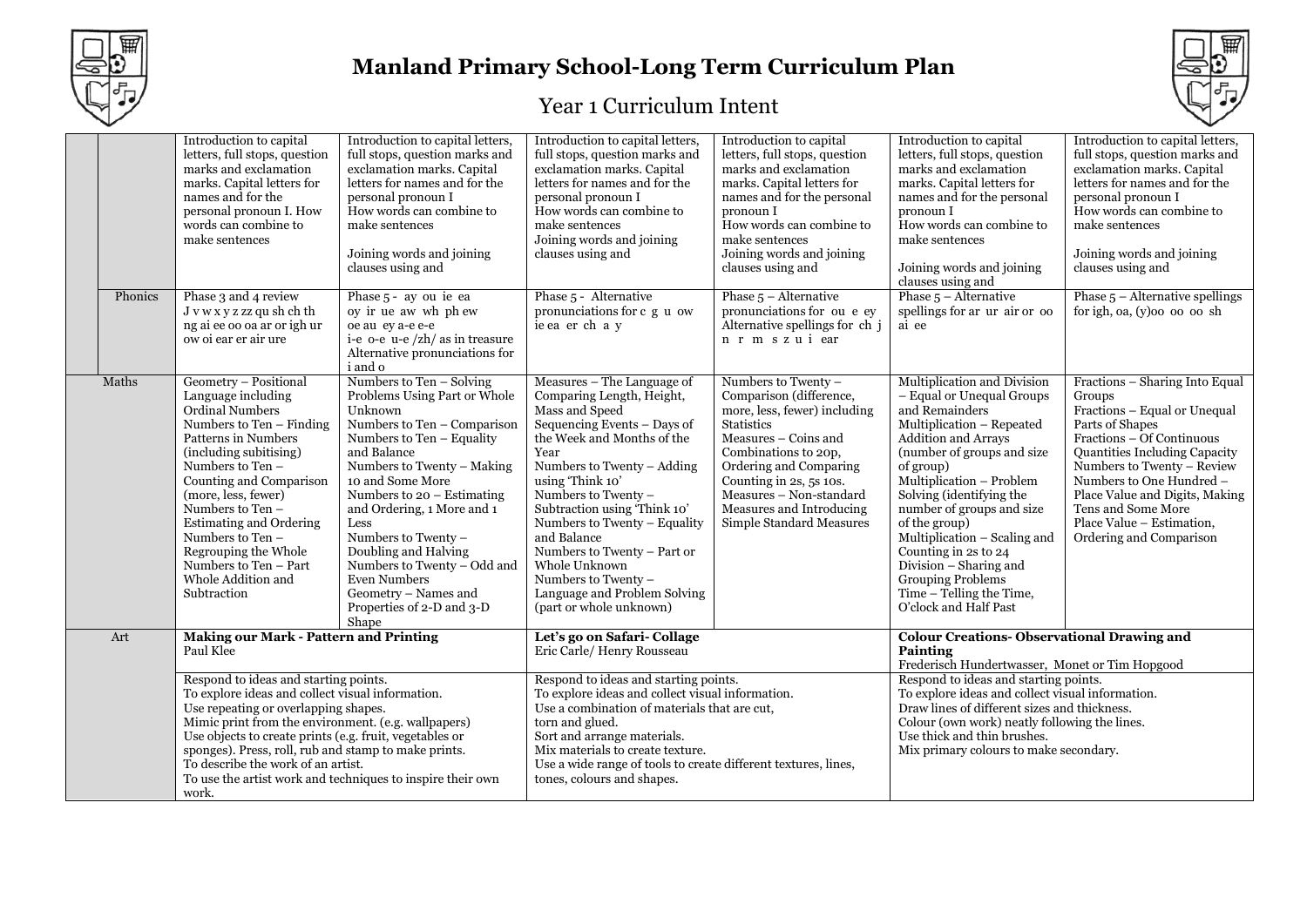



| Computing  | <b>We are Painters</b><br>(Illustrating an eBook)                                                                                                                                                                                                                                                                                                                                                                                                                     | We are T.V. Chefs<br>(Filming the steps of a recipe)                                                                                                                                                                                                                                                                                                                                                                                                                                                                                                | <b>We are Treasure Hunters</b><br>(Using programmable toys)                                                                                                                                                                                                                                                                                                                                                                                                                                                                    |
|------------|-----------------------------------------------------------------------------------------------------------------------------------------------------------------------------------------------------------------------------------------------------------------------------------------------------------------------------------------------------------------------------------------------------------------------------------------------------------------------|-----------------------------------------------------------------------------------------------------------------------------------------------------------------------------------------------------------------------------------------------------------------------------------------------------------------------------------------------------------------------------------------------------------------------------------------------------------------------------------------------------------------------------------------------------|--------------------------------------------------------------------------------------------------------------------------------------------------------------------------------------------------------------------------------------------------------------------------------------------------------------------------------------------------------------------------------------------------------------------------------------------------------------------------------------------------------------------------------|
|            | Use the web safely to find ideas for an illustration.<br>Select and use appropriate painting tools to create<br>and change images on the computer.<br>Understand how this use of ICT differs from using<br>paint and paper.<br>Create an illustration for a particular purpose.<br>Know how to save, retrieve and change their work.<br>Reflect on their work and act on feedback received.                                                                           | Break down a process into simple, clear steps,<br>as in an algorithm.<br>Use different features of a video camera.<br>Use a video camera to capture moving images<br>develop collaboration skills.<br>Discuss their work and think about how it could<br>be improved.                                                                                                                                                                                                                                                                               | Understand that a programmable toy can be<br>controlled by inputting a sequence of instructions.<br>Develop and record sequences of instructions as an algorithm.<br>Program the toy to follow their algorithm.<br>Debug their programs.<br>Predict how their programs will work.                                                                                                                                                                                                                                              |
| Design and | <b>Moving Stories</b>                                                                                                                                                                                                                                                                                                                                                                                                                                                 | Let's Construct                                                                                                                                                                                                                                                                                                                                                                                                                                                                                                                                     | <b>Seaside Snacks</b>                                                                                                                                                                                                                                                                                                                                                                                                                                                                                                          |
| Technology | <b>Autumn Harvest</b><br><b>Blackberry and Apple Crumble</b>                                                                                                                                                                                                                                                                                                                                                                                                          | <b>Minibeast Snack</b><br>Simple Sandwiches                                                                                                                                                                                                                                                                                                                                                                                                                                                                                                         | Mr Grinling's Lighthouse/boat - Materials                                                                                                                                                                                                                                                                                                                                                                                                                                                                                      |
|            | Cut, peel or grate ingredients safely and hygienically.<br>Assemble or cook ingredients<br>Measure or weigh using measuring cups or electronic scales.<br>Explore objects and designs to identify likes and dislikes of<br>the designs.<br>Design products that have a clear purpose and an intended<br>user.<br>Make products, refining the design as work progresses.<br>Create products using levers, refining the design as work<br>progresses.                   | Use materials to practise drilling, screwing, gluing and nailing<br>materials to make and strengthen products.<br>Make products, refining the design as work progresses.<br>Design products that have a clear purpose and an intended<br>user.<br>Cut, peel or grate ingredients safely and hygienically. Assemble<br>or cook ingredients<br>Measure or weigh using measuring cups or electronic scales.                                                                                                                                            | Cut, peel or grate ingredients safely and hygienically.<br>Assemble or cook ingredients<br>Measure or weigh using measuring cups or electronic scales.<br>Explore objects and designs to identify likes and dislikes of the<br>designs.<br>Design products that have a clear purpose and an intended<br>user.<br>Make products, refining the design as work progresses.                                                                                                                                                        |
|            | Suggest improvement to existing designs.<br>Cut materials safely using tools provided.<br>Demonstrate a range of joining techniques (such as gluing,<br>hinges or combining materials to strengthen).                                                                                                                                                                                                                                                                 |                                                                                                                                                                                                                                                                                                                                                                                                                                                                                                                                                     | Cut materials safely using tools provided.<br>Demonstrate a range of cutting and shaping techniques (such<br>as tearing, cutting, folding and curling).<br>Demonstrate a range of joining techniques (such as gluing,<br>hinges or combining materials to strengthen).                                                                                                                                                                                                                                                         |
| Geography  | <b>Magical Mapping</b><br>School and Local Area (Land Use)                                                                                                                                                                                                                                                                                                                                                                                                            | Wonderful Weather (Hot and cold places)                                                                                                                                                                                                                                                                                                                                                                                                                                                                                                             | <b>Oh I do like to be Beside the Seaside (Contrasting UK)</b><br>locality(beach)                                                                                                                                                                                                                                                                                                                                                                                                                                               |
|            | Ask and answer geographical questions (such as: What is<br>this place like? What or who will I see in this place? What do<br>people do in this place?).<br>Use simple fieldwork and observational skills to study the<br>geography of the school and the key human and physical<br>features of its surrounding environment.<br>Use aerial images and plan perspectives to recognise<br>landmarks and basic physical features.<br>Identify land use around the school. | Identify seasonal and daily weather patterns in the United<br>Kingdom and the location of hot and cold areas of the world in<br>relation to the Equator and the North and South Poles.<br>Communicate geographically<br>Use compass directions (north, south, east and west) and<br>locational language (e.g. near and far) to describe the location<br>of features and routes on a map.<br>Ask and answer geographical questions (such as: What is this<br>place like? What or who will I see in this place? What do people<br>do in this place?). | Use basic geographical vocabulary to refer to: key physical and<br>human features.<br>Ask and answer geographical questions (such as: What is this<br>place like? What or who will I see in this place? What do people<br>do in this place?).<br>Identify the key features of a location in order to say whether it<br>is a city, town, village, coastal or rural area.<br>Understand geographical similarities and differences through<br>studying the human and physical geography of a small area of<br>the United Kingdom. |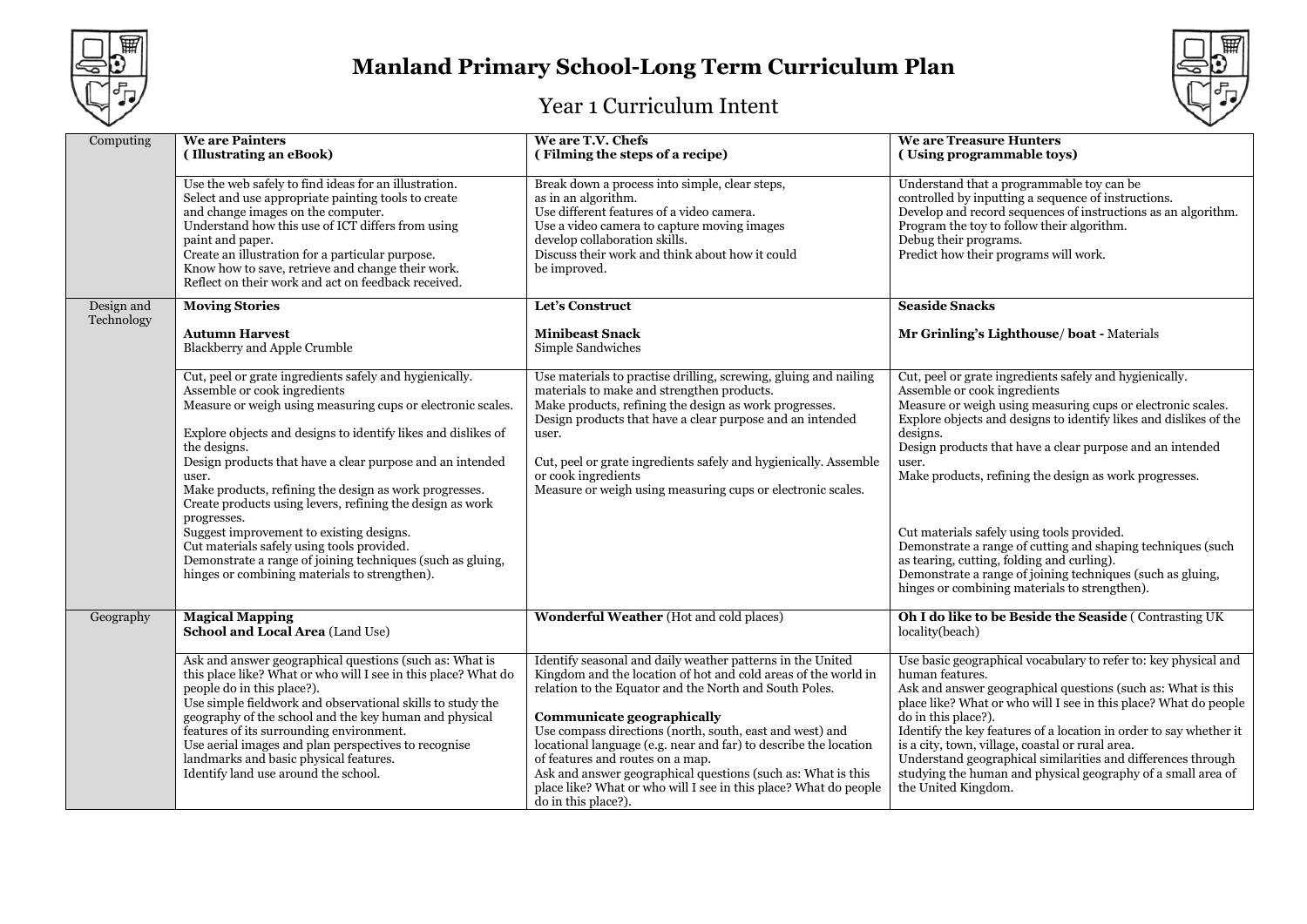



|         |                                                                                                                                                                                                                                                                                                                                                                                                                                                                                                                                                                                                                                                                                                                                                                                       |                                                                    | Devise a simple map<br>Use basic geographical vocabulary to refer to: key physical and<br>human features.                                                                                                                                                                                                                                                                                                                                                                           |                     | Identify seasonal and daily weather patterns in the United<br>Kingdom.<br>Use compass directions (north, south, east and west) and<br>of features and routes on a map.<br>Devise a simple map<br>human features.<br>do in this place?).<br>the North and South Poles.                                                                                                                                    | locational language (e.g. near and far) to describe the location<br>Use basic geographical vocabulary to refer to: key physical and<br>Ask and answer geographical questions (such as: What is this<br>place like? What or who will I see in this place? What do people<br>-Identify seasonal and daily weather patterns in the location of<br>hot and cold areas of the world in relation to the Equator and |
|---------|---------------------------------------------------------------------------------------------------------------------------------------------------------------------------------------------------------------------------------------------------------------------------------------------------------------------------------------------------------------------------------------------------------------------------------------------------------------------------------------------------------------------------------------------------------------------------------------------------------------------------------------------------------------------------------------------------------------------------------------------------------------------------------------|--------------------------------------------------------------------|-------------------------------------------------------------------------------------------------------------------------------------------------------------------------------------------------------------------------------------------------------------------------------------------------------------------------------------------------------------------------------------------------------------------------------------------------------------------------------------|---------------------|----------------------------------------------------------------------------------------------------------------------------------------------------------------------------------------------------------------------------------------------------------------------------------------------------------------------------------------------------------------------------------------------------------|---------------------------------------------------------------------------------------------------------------------------------------------------------------------------------------------------------------------------------------------------------------------------------------------------------------------------------------------------------------------------------------------------------------|
| History | <b>My Story, Toy Story</b>                                                                                                                                                                                                                                                                                                                                                                                                                                                                                                                                                                                                                                                                                                                                                            |                                                                    | <b>Walter's World Adventures or The Tale of Beatrix</b>                                                                                                                                                                                                                                                                                                                                                                                                                             |                     | A Daring Darling (Grace Darling)                                                                                                                                                                                                                                                                                                                                                                         |                                                                                                                                                                                                                                                                                                                                                                                                               |
|         | (Investigate and interpret the Past)                                                                                                                                                                                                                                                                                                                                                                                                                                                                                                                                                                                                                                                                                                                                                  |                                                                    | Potter<br>(Beatrix Potter or Life of Sir Walter Rothchild/Tring Museum                                                                                                                                                                                                                                                                                                                                                                                                              |                     |                                                                                                                                                                                                                                                                                                                                                                                                          |                                                                                                                                                                                                                                                                                                                                                                                                               |
|         | Changes to themselves<br>Recount changes that have occurred in their own lives.<br>Identify some of the different ways the past has been<br>represented (know that familiar events can be represented in<br>different ways e.g. photo/video /memories)<br>Changes over time eg toys<br>Place events and artefacts in order on a time line<br>(Use simple timelines to sequence e.g. very old, old, new)<br>Label time lines with words or phrases such as: past,<br>present, older and newer.<br>Use words and phrases such as: a long time ago, recently,<br>when my parents/carers were children,<br>Observe or handle evidence to ask questions and find<br>answers to questions about the past<br>Use artefacts, pictures, stories, online sources to find out<br>about the past. |                                                                    | Describe significant people from the past.<br>Recognise that there are reasons why people in the past acted<br>as they did. (can give simple reasons and consequences of<br>actions)<br>Use artefacts, pictures and stories to find out about<br>the past<br>(to answer simple questions).<br>Use artefacts, pictures, stories, online sources to find out about<br>the past.<br>Use words and Phrases such as: a long time ago, recently,<br>when my parents/carers were children. |                     | Describe significant people from the past.<br>Recognise that there are reasons why people in the past acted<br>as they did. (can give simple reasons and consequences of<br>actions)<br>Describe historical events(can orally retell the main episodes of<br>famous past events and write captions)<br>Use artefacts, pictures and stories to find out about<br>the past<br>(to answer simple questions) |                                                                                                                                                                                                                                                                                                                                                                                                               |
| Music   | <b>Handa's Surprise</b><br>Rhythm and pulse -<br>making rhythmic<br>sentences from pictures                                                                                                                                                                                                                                                                                                                                                                                                                                                                                                                                                                                                                                                                                           | <b>Our Christmas Story</b><br>Nativity Singing                     | Music that tells a story -<br>programme music / sound<br>effects. Timbre.                                                                                                                                                                                                                                                                                                                                                                                                           | <b>Wild Weather</b> | Folk music / sea<br>shanties - Representing<br>Music, Sounds and the<br>environment.                                                                                                                                                                                                                                                                                                                     | <b>Seaside Sounds</b>                                                                                                                                                                                                                                                                                                                                                                                         |
|         | Take part in singing, accurately following the melody.<br>Create a sequence of long and short sounds.<br>Clap rhythms.<br>Create short, musical patterns.<br>Create short, rhythmic phrases.<br>Identify the beat of a tune.                                                                                                                                                                                                                                                                                                                                                                                                                                                                                                                                                          | Follow instructions on how and when to sing or play an instrument. |                                                                                                                                                                                                                                                                                                                                                                                                                                                                                     |                     |                                                                                                                                                                                                                                                                                                                                                                                                          |                                                                                                                                                                                                                                                                                                                                                                                                               |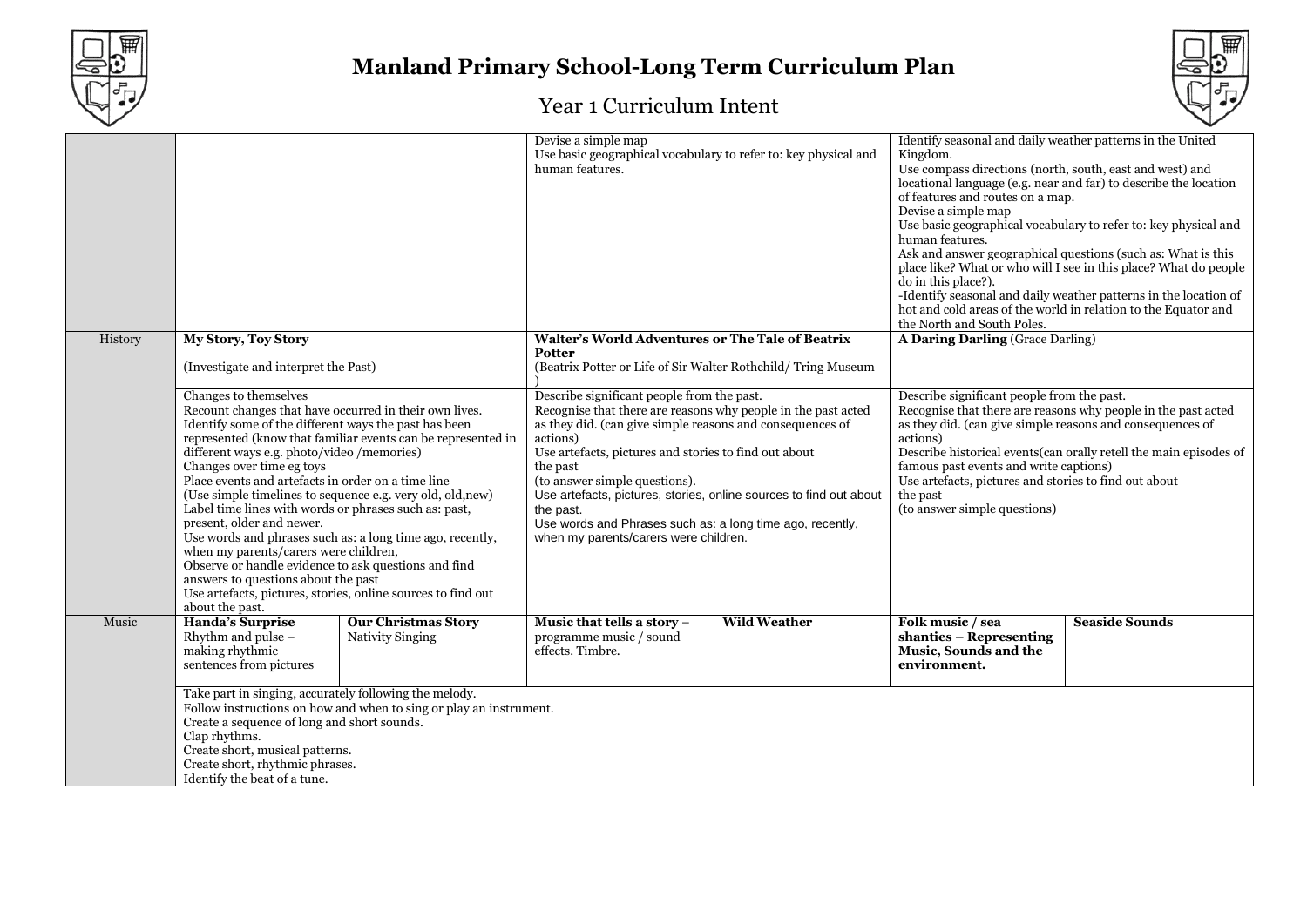



| PE          | <b>Multi Skills: Throwing</b><br>and Catching(Games)/<br>Games<br>Use the terms 'opponent'<br>and 'team-mate'.<br>Use rolling, hitting,<br>running, jumping,<br>catching and kicking skills<br>in combination. Develop<br>tactics.<br>Lead others when<br>appropriate. | <b>Multi Skills (Games</b><br>continued)<br>Games<br>Use the terms 'opponent' and<br>'team-mate'.<br>Use rolling, hitting, running,<br>jumping, catching and kicking<br>skills in combination. Develop<br>tactics.<br>Lead others when appropriate. | In the rainforest (Dance)/<br>Multi Skills: Running and<br><b>Jumping</b> (Games)<br>Games<br>Use the terms 'opponent' and<br>'team-mate'.<br>Use rolling, hitting, running,<br>jumping, catching and kicking<br>skills in combination. Develop<br>tactics.<br>Lead others when appropriate. | <b>Animal Magic (Gym-</b><br>Animal movements)<br>/Football (Games)<br>Gym<br>Copy and remember actions.<br>Move with some control and<br>awareness of space. Link two<br>or more actions to make a<br>sequence.<br>Hold a position whilst<br>balancing on different points<br>of the body.<br>Travel by rolling forwards,<br>backwards and sideways.<br>Hold a position whilst<br>balancing on different points<br>of the body.<br>Games<br>Use the terms 'opponent'<br>and 'team-mate'.<br>Use rolling, hitting, running,<br>jumping, catching and | <b>Multi Skills: Sports Day</b><br>(Games)/ How does your<br>garden grow (Dance)<br>Games<br>Use the terms 'opponent'<br>and 'team-mate'.<br>Use rolling, hitting, running,<br>jumping, catching and<br>kicking skills in<br>combination. Develop<br>tactics.<br>Lead others when<br>appropriate.<br>Dance<br>Copy and remember moves<br>and positions. Move with<br>careful control and<br>coordination.<br>Link two or more actions to<br>perform a sequence. Choose<br>movements to communicate<br>a mood, feeling or idea. | <b>Unihoc</b> (Games)/<br><b>Traditional Tales (Gym)</b><br>Games<br>Use the terms 'opponent' and<br>'team-mate'.<br>Use rolling, hitting, running,<br>jumping, catching and kicking<br>skills in combination. Develop<br>tactics.<br>Lead others when appropriate.<br>Gym<br>Move with some control and<br>awareness of space.<br>Link two or more actions to<br>make a sequence.<br>Hold a position whilst<br>balancing on different points<br>of the body.<br>Climb safely on equipment.<br>Stretch and curl to develop<br>flexibility. |
|-------------|------------------------------------------------------------------------------------------------------------------------------------------------------------------------------------------------------------------------------------------------------------------------|-----------------------------------------------------------------------------------------------------------------------------------------------------------------------------------------------------------------------------------------------------|----------------------------------------------------------------------------------------------------------------------------------------------------------------------------------------------------------------------------------------------------------------------------------------------|------------------------------------------------------------------------------------------------------------------------------------------------------------------------------------------------------------------------------------------------------------------------------------------------------------------------------------------------------------------------------------------------------------------------------------------------------------------------------------------------------------------------------------------------------|--------------------------------------------------------------------------------------------------------------------------------------------------------------------------------------------------------------------------------------------------------------------------------------------------------------------------------------------------------------------------------------------------------------------------------------------------------------------------------------------------------------------------------|--------------------------------------------------------------------------------------------------------------------------------------------------------------------------------------------------------------------------------------------------------------------------------------------------------------------------------------------------------------------------------------------------------------------------------------------------------------------------------------------------------------------------------------------|
|             |                                                                                                                                                                                                                                                                        |                                                                                                                                                                                                                                                     |                                                                                                                                                                                                                                                                                              | kicking skills in<br>combination. Develop<br>tactics.<br>Lead others when<br>appropriate.                                                                                                                                                                                                                                                                                                                                                                                                                                                            |                                                                                                                                                                                                                                                                                                                                                                                                                                                                                                                                | Jump in a variety of ways and<br>land with increasing control<br>and balance.<br>Show contrasts (such as<br>small/tall, straight/curved and<br>wide/narrow).                                                                                                                                                                                                                                                                                                                                                                               |
| <b>PSHE</b> | <b>Being Me in My World</b>                                                                                                                                                                                                                                            | <b>Celebrating Differences</b>                                                                                                                                                                                                                      | <b>Dreams and Goals</b>                                                                                                                                                                                                                                                                      | <b>Healthy Me</b>                                                                                                                                                                                                                                                                                                                                                                                                                                                                                                                                    | Relationships                                                                                                                                                                                                                                                                                                                                                                                                                                                                                                                  | <b>Changing Me</b>                                                                                                                                                                                                                                                                                                                                                                                                                                                                                                                         |
|             | To explain why my class is<br>a happy and safe place to<br>learn.<br>To give different examples<br>where I or others make my<br>class happy and safe.                                                                                                                  | To identify some ways that I<br>am different and similar to<br>other people in my class, and<br>why this makes us all special.<br>To explain what bullying is<br>and how being bullied might<br>make somebody feel.                                 | To explain how I feel when I<br>am successful and how this<br>can be celebrated positively.<br>To can say why my internal<br>treasure chest is an important<br>place to store positive feelings.                                                                                             | To explain why I think my<br>body is amazing and can<br>identify a range of ways to<br>keep it safe and healthy.<br>To give examples where<br>being healthy can help me<br>feel happy.                                                                                                                                                                                                                                                                                                                                                               | To explain why I have<br>special relationships with<br>some people and how these<br>relationships help me feel<br>safe and good about myself.<br>To also explain how my<br>qualities help these<br>relationships.<br>To give examples of<br>behaviour in other people<br>that I appreciate and<br>behaviours that I don't like.                                                                                                                                                                                                | To compare how I am now to<br>when I was a baby and explain<br>some of the changes that will<br>happen to me as I get older.<br>To use the correct names for<br>penis, testicles, anus, vagina,<br>vulva, and give reasons why<br>they are private.<br>To explain why some changes I<br>might experience might feel<br>better than others.                                                                                                                                                                                                 |
| <b>RE</b>   | <b>Our Wonderful World</b><br>Creation / Harvest                                                                                                                                                                                                                       | <b>Festivals of Light</b>                                                                                                                                                                                                                           | <b>New Beginnings</b>                                                                                                                                                                                                                                                                        | What is prayer and<br>worship?                                                                                                                                                                                                                                                                                                                                                                                                                                                                                                                       | <b>Special Stories (sacred)</b><br>texts, faith stories)                                                                                                                                                                                                                                                                                                                                                                                                                                                                       | <b>Taking Responsibility</b>                                                                                                                                                                                                                                                                                                                                                                                                                                                                                                               |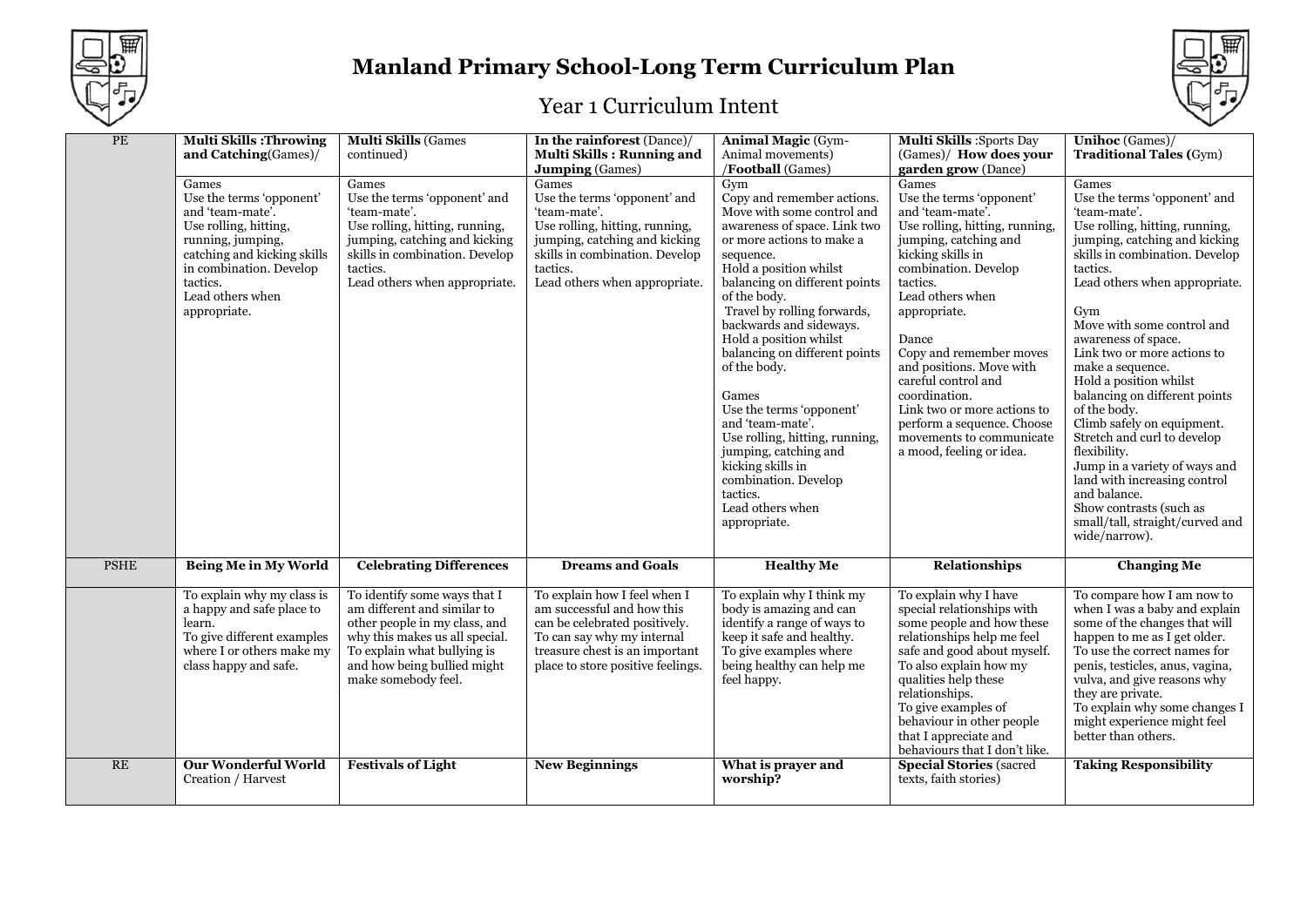



|         |                                                                                                                                                                                                                                                                                                                                                                                                                                       |                                                                                                                                                                                                                                                                                                                                                                                                                                                                                                                                                                                                                                                                                                                    | (Naming Ceremonies,<br>Belonging to family and<br>community)                                                                                                                                                                                                                                                                                                                                                                                                                                                                                                                                       | <b>Easter Surprises</b>                                                                                                                                                                                                                                                                                                                                                                 |                                                                                                                                                                                                                                                                                                                                                                                                                                                          |                                                                                                                                                                                                                                                                                                                              |
|---------|---------------------------------------------------------------------------------------------------------------------------------------------------------------------------------------------------------------------------------------------------------------------------------------------------------------------------------------------------------------------------------------------------------------------------------------|--------------------------------------------------------------------------------------------------------------------------------------------------------------------------------------------------------------------------------------------------------------------------------------------------------------------------------------------------------------------------------------------------------------------------------------------------------------------------------------------------------------------------------------------------------------------------------------------------------------------------------------------------------------------------------------------------------------------|----------------------------------------------------------------------------------------------------------------------------------------------------------------------------------------------------------------------------------------------------------------------------------------------------------------------------------------------------------------------------------------------------------------------------------------------------------------------------------------------------------------------------------------------------------------------------------------------------|-----------------------------------------------------------------------------------------------------------------------------------------------------------------------------------------------------------------------------------------------------------------------------------------------------------------------------------------------------------------------------------------|----------------------------------------------------------------------------------------------------------------------------------------------------------------------------------------------------------------------------------------------------------------------------------------------------------------------------------------------------------------------------------------------------------------------------------------------------------|------------------------------------------------------------------------------------------------------------------------------------------------------------------------------------------------------------------------------------------------------------------------------------------------------------------------------|
|         | To understand beliefs and<br>teachings: by describing<br>some of the teachings of a<br>religion (creation stories);<br>by describing some of the<br>main festivals or<br>celebrations of a religion<br>(harvest).                                                                                                                                                                                                                     | To understand beliefs and<br>teachings: by describing some<br>of the main festivals or<br>celebrations of a religion<br>(Christmas, Hannukah,<br>Diwali).                                                                                                                                                                                                                                                                                                                                                                                                                                                                                                                                                          | To reflect: by identifying the<br>things that are important in<br>their own lives and comparing<br>these to religious beliefs<br>(belonging).<br>To understand beliefs and<br>teachings: by describing some<br>of the main celebrations of a<br>religion (baptism, Hindu<br>naming ceremony).                                                                                                                                                                                                                                                                                                      | To understand practices and<br>lifestyles: by recognising,<br>naming and describing some<br>religious artefacts, places<br>and practices (rosary beads,<br>palm cross, bible, hymn/<br>prayer book).<br>To understand how beliefs<br>are conveyed: by naming<br>and explaining the meaning<br>of some religious symbols<br>(palm leaves, hot cross buns,<br>cross, Easter eggs/chicks). | To understand practices and<br>lifestyles: by recognising.<br>naming and describing some<br>religious artefacts and<br>practices (Bible, Torah and<br>Qur'an).<br>To understand beliefs and<br>teachings: by describing<br>some of the teachings of a<br>religion.                                                                                                                                                                                       | To understand values by:<br>identifying how they have to<br>make their own choices in life;<br>explaining how their actions<br>affect others, showing an<br>understanding of the term<br>'morals'.                                                                                                                           |
| Science | Me, Myself and I                                                                                                                                                                                                                                                                                                                                                                                                                      | <b>Marvellous Materials</b><br><b>Seasonal Changes</b>                                                                                                                                                                                                                                                                                                                                                                                                                                                                                                                                                                                                                                                             | <b>Animal Kingdom</b>                                                                                                                                                                                                                                                                                                                                                                                                                                                                                                                                                                              | <b>Seasonal Changes</b>                                                                                                                                                                                                                                                                                                                                                                 | <b>What's Growing in Our</b><br>Gardens?<br>Plants                                                                                                                                                                                                                                                                                                                                                                                                       | <b>Seasonal Changes</b>                                                                                                                                                                                                                                                                                                      |
|         | Identify, name, draw and<br>label the basic parts of the<br>human body and say<br>which part of the body is<br>associated with each<br>sense.<br><b>Working scientifically</b><br>-Use observations and<br>ideas to suggest answers<br>to simple questions<br>-Observing closely, using<br>simple equipment<br>-Performing simple tests<br>Gathering and recording<br>data to help in answering<br>questions<br>Identify and classify | <b>Everyday Materials</b><br>Distinguish between an object<br>and the material from which it<br>is made.<br>Identify and name a variety of<br>everyday materials, including<br>wood, plastic, glass, metal,<br>water, and rock.<br>Describe the simple physical<br>properties of a variety of<br>everyday materials.<br>Compare and group together a<br>variety of everyday materials<br>on the basis of their simple<br>physical properties.<br><b>Working Scientifically</b><br>Decide on foci.<br>Observe closely, using simple<br>equipment.<br>Gather and record data to help<br>in answering questions.<br>Identify and classify.<br>Use their observations and<br>ideas to suggest answers to<br>questions. | Identify and name a variety of<br>common animals including<br>fish, amphibians, reptiles,<br>birds and mammals.<br>Identify and name a variety of<br>common animals that are<br>carnivores, herbivores and<br>omnivores.<br>Describe and compare the<br>structure of a variety of<br>common animals. (fish,<br>amphibians, reptiles, birds and<br>mammals, including pets)<br><b>Working Scientifically</b><br>Observe closely, using simple<br>equipment.<br>Use their observations and<br>ideas to suggest answers to<br>questions.<br>Gather and record data to help<br>in answering questions. | Observe changes across the<br>four seasons.<br>Observe and describe<br>weather associated with the<br>seasons and how day length<br>varies.<br><b>Working Scientifically</b><br>Decide on foci.<br>Observe closely, using<br>simple equipment.<br>Gather and record data to<br>help in answering question.<br>(for that season)                                                         | Identify and name a variety<br>of common wild and garden<br>plants, including deciduous<br>and evergreen trees.<br>Identify and describe the<br>basic structure of a variety of<br>common flowering plants,<br>including trees.<br><b>Working Scientifically.</b><br><b>Plants</b><br>Observe closely, using<br>simple equipment.<br>Perform simple tests.<br>Identify and classify.<br>Use observations and ideas<br>to suggest answers to<br>questions | Observe changes across the<br>four seasons.<br>Observe and describe weather<br>associated with the seasons<br>and how day length varies.<br><b>Working Scientifically</b><br>Decide on foci.<br>Observe closely, using simple<br>equipment.<br>Gather and record data to help<br>in answering question. (for<br>that season) |